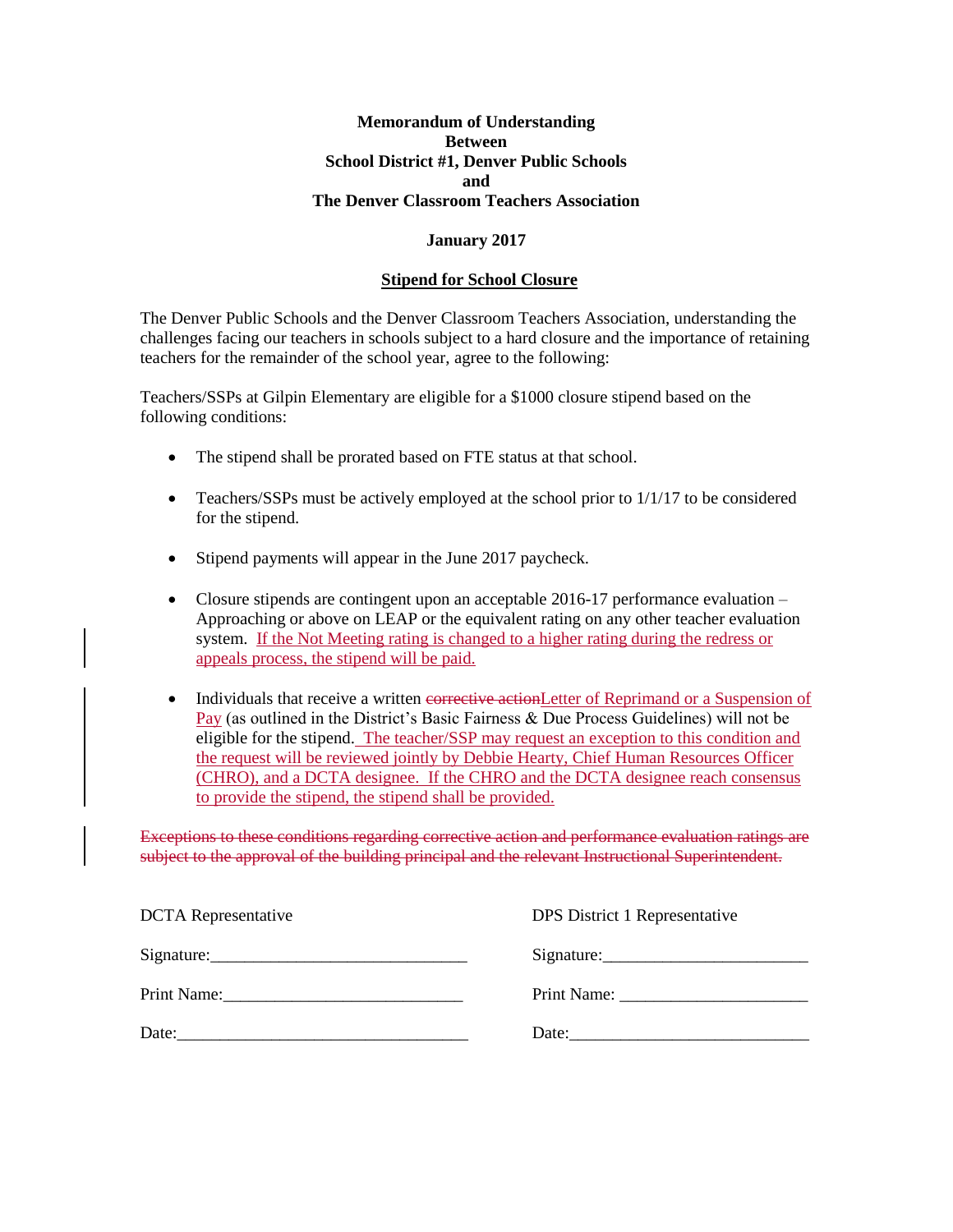# **Memorandum of Understanding Between School District #1, Denver Public Schools and The Denver Classroom Teachers Association**

# **January 2017**

#### **Retention Bonus Structure**

The Denver Public Schools and the Denver Classroom Teachers Association, understanding the importance of retaining teachers for the benefit and successful transition of students enrolled in schools designated this year for transition, hereby agree as follows:

#### *For Amesse Elementary and Greenlee Elementary:*

Teachers/SSPs at Amesse Elementary and Greenlee Elementary are eligible for retention bonuses based on the following conditions:

- The bonus shall be prorated based on FTE status at that school.
- Teachers/SSPs must be actively employed at the school prior to 1/1/17 to be considered for the bonus.
- Teachers/SSPs who remain employed at the schools can earn up to \$1,500.
	- o Teachers/SSPs who remain employed as of October January 1, 2017 will receive \$750, to be paid in the October-June 2017 paychecks.
	- o Teachers/SSPs who remain employed at the schools as of the last school day of the 2017/18 school year will receive an additional retention bonus of \$750, to be paid in the June 2018 paychecks.
- Retention bonus payouts are contingent upon an acceptable 2016-17 performance evaluation – Approaching or above on LEAP or the equivalent rating on any other teacher evaluation system. If the Not Meeting rating is changed to a higher rating during the redress or appeals process, the stipend will be paid.
- Individuals that receive a written corrective actionLetter of Reprimand or a Suspension of Pay (as outlined in the District's Basic Fairness & Due Process Guidelines) will not be eligible for a bonus. The teacher/SSP may request an exception to this condition and the request will be reviewed jointly by Debbie Hearty, Chief Human Resources Officer (CHRO), and a DCTA designee. If the CHRO and the DCTA designee reach consensus to provide the stipendbonus, the stipendbonus shall be provided.

Exceptions to these conditions regarding corrective action and performance evaluation ratings are subject to the approval of the building principal and the relevant Instructional Superintendent. Continuation of these bonus payments beyond the 2017/2018 school year is contingent upon budget availability and the status of these schools in June of 2018.